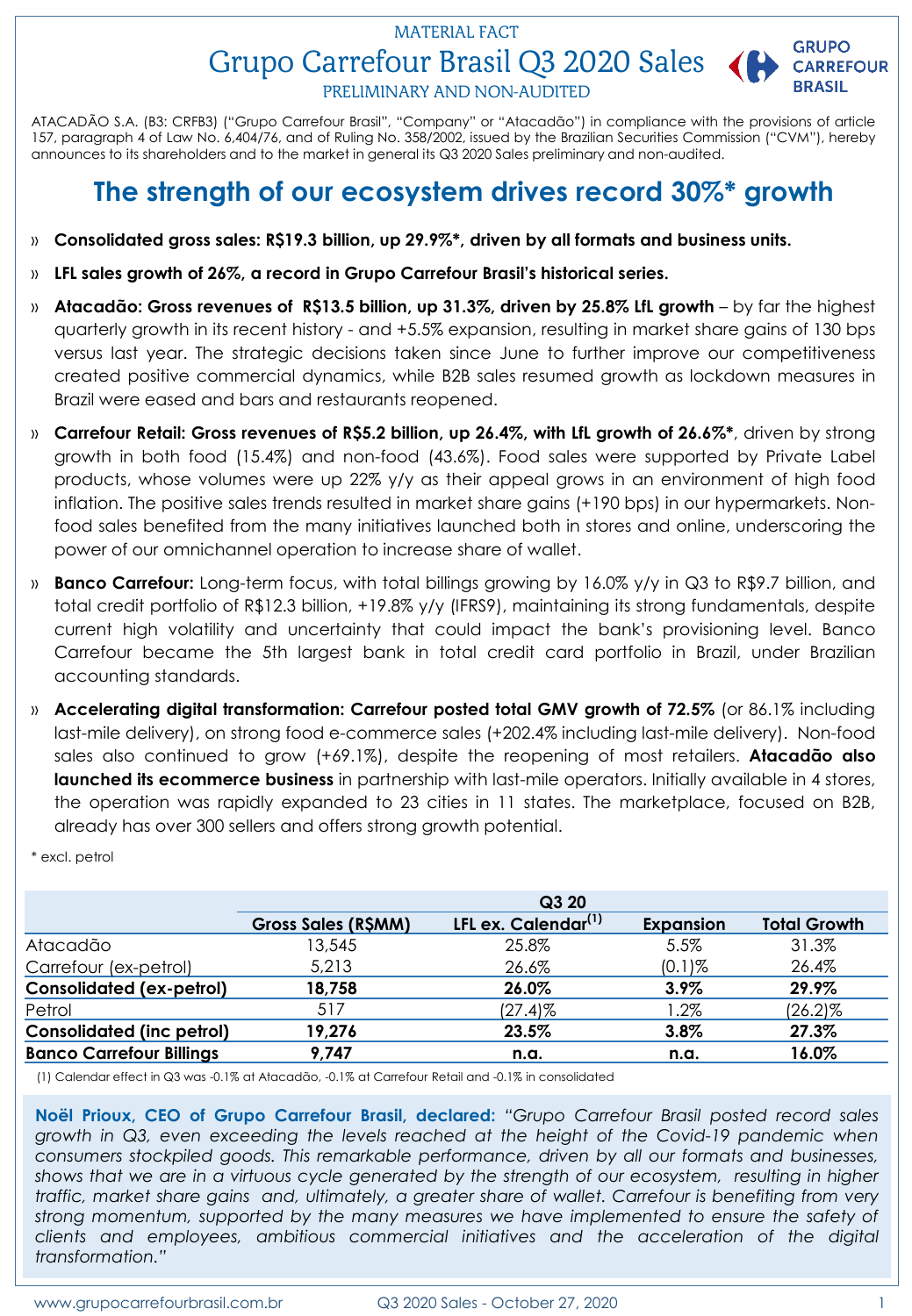## **MAINTAINING A SAFE ENVIRONMENT AND DELIVERING REMARKABLE SALES**

Grupo Carrefour Brasil was one of the few retailers to maintain all the initiatives taken since March to ensure a healthy and safe environment for our customers and employees although the contagion rate of the COVID-19 pandemic in Brazil improved. The Group's stores - Atacadão, Carrefour, drugstores and shopping centers - were part of a rigorous verification process conducted by a third-party company, DNV GL, to guarantee that all of our protocols are in line with international best practices. Our initiatives and efforts were recognized, and we were the first Brazilian retail company to receive the International "My Care" label, which attests to the efficiency and safety of the Group's measures to protect our customers and employees.

The priority given to providing a safe and good shopping experience in our stores was once again recognized by our clients, as reflected by another high NPS level and a strong sales performance in Q3.

## **Q3 2020 CONSOLIDATED SALES**

Grupo Carrefour Brasil's consolidated sales reached R\$19.3 billion in Q3 20, growing by 29.9% (excluding petrol) vs. the same quarter last year. Excluding petrol, LFL sales grew by 26.0%, driven by strong sales both at Atacadão and Carrefour Retail. Our expansion strategy in Cash and Carry and proximity formats over the last 12 months added another 3.9% of growth, with 3 Cash & Carry and 2 proximity format store openings in Q3 20. Grupo Carrefour Brasil's total store network reached 699 stores at the end of September 2020.

In Q3, Grupo Carrefour Brasil's sales grew 26.0% on a likefor-like basis (ex-petrol), a record rate in Grupo Carrefour Brasil's historical series. This was supported by remarkable growth of 25.8% at Atacadão, boosted by strategic decisions taken since June to further improve our competitiveness, as well as the reopening of bars and restaurants and continued strong B2C traffic, demonstrating the relevance of our Cash & Carry business model in a challenging environment. In addition, Carrefour Retail's strong momentum continued, growing by 26.6%.



Gross billings at Banco Carrefour reached R\$9.7 billion, representing an increase of 16.0% y/y and confirming the recovery observed at the end of Q2 20. Customers primarily use their credit card to buy food, which allows Banco Carrefour to selectively relaunch credit while controlling risk.

|                                                                                                                                                | Q3 19        |                               | Q3 20                              |                  |                        |
|------------------------------------------------------------------------------------------------------------------------------------------------|--------------|-------------------------------|------------------------------------|------------------|------------------------|
|                                                                                                                                                | <b>LFL</b>   | <b>Gross Sales</b><br>(R\$MM) | LFL ex.<br>Calendar <sup>(1)</sup> | <b>Expansion</b> | <b>Total</b><br>Growth |
| Atacadão                                                                                                                                       | 1.8%         | 13,545                        | 25.8%                              | 5.5%             | 31.3%                  |
| Carrefour (ex-petrol)                                                                                                                          | 8.8%         | 5,213                         | 26.6%                              | $(0.1)$ %        | 26.4%                  |
| Petrol                                                                                                                                         | $(1.9)$ %    | 517                           | $(27.4)$ %                         | 1.2%             | $(26.2)\%$             |
| Carrefour (inc petrol)                                                                                                                         | 7.1%         | 5,731                         | 18.7%                              | 0.1%             | 18.7%                  |
| <b>Consolidated (ex-petrol)</b>                                                                                                                | 3.8%         | 18,758                        | 26.0%                              | 3.9%             | 29.9%                  |
| <b>Consolidated (inc petrol)</b>                                                                                                               | 3.5%         | 19,276                        | 23.5%                              | 3.8%             | 27.3%                  |
| <b>Banco Carrefour Billings</b>                                                                                                                | n.a.         | 9,747                         | n.a.                               | n.a.             | 16.0%                  |
|                                                                                                                                                | <b>9M 19</b> |                               | <b>9M20</b>                        |                  |                        |
|                                                                                                                                                | <b>LFL</b>   | <b>Gross Sales</b><br>(R\$MM) | LFL ex.<br>Calendar <sup>(1)</sup> | <b>Expansion</b> | <b>Total</b><br>Growth |
| Atacadão                                                                                                                                       | 5.3%         | 36,125                        | 14.0%                              | 5.9%             | 19.6%                  |
| Carrefour (ex-petrol)                                                                                                                          | $7.7\%$      | 15,088                        | 22.1%                              | $0.1\%$          | 22.3%                  |
| Petrol                                                                                                                                         | $(3.5)\%$    | 1,575                         | (24.2)%                            | 1.2%             | (23.1)%                |
| Carrefour (inc petrol)                                                                                                                         | 5.9%         | 16,663                        | 15.5%                              | 0.2%             | 15.9%                  |
| <b>Consolidated (ex-petrol)</b>                                                                                                                | 6.0%         | 51,213                        | 16.4%                              | 4.2%             | 20.4%                  |
| <b>Consolidated (inc petrol)</b>                                                                                                               | 5.5%         | 52,789                        | 14.5%                              | 4.1%             | 18.4%                  |
| <b>Banco Carrefour Billings</b>                                                                                                                | n.a.         | 26,628                        | n.a.                               | n.a.             | 13.9%                  |
| (1) Calendar effect in Q3 was -0.1% at Atacadão (+0.1% in 9M), -0.1% at Carrefour Retail (+0.1% in 9M) and -0.1% in consolidated (+0.1% in 9M) |              |                               |                                    |                  |                        |

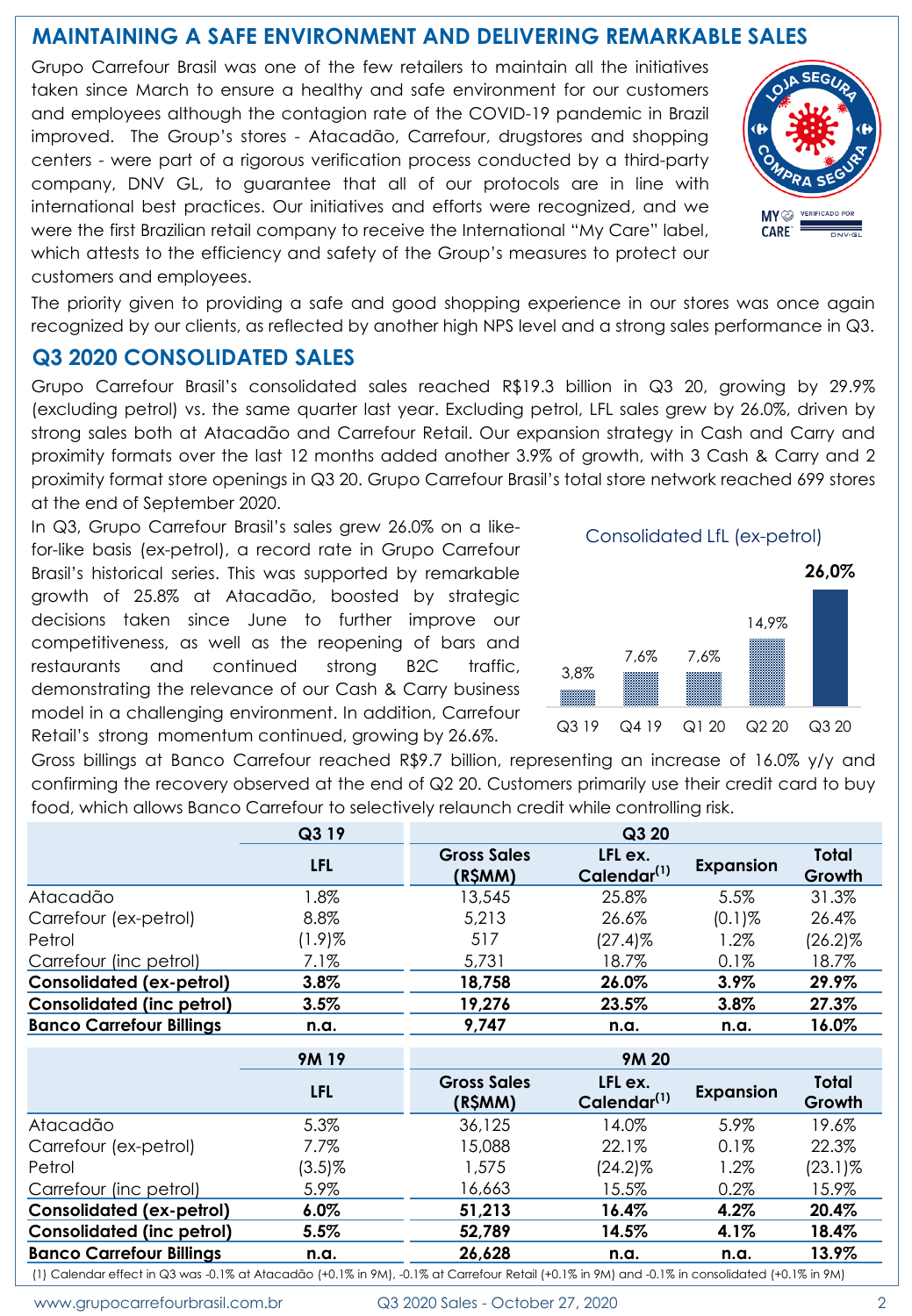## **SALES BY SEGMENT – Q3 2020**

## **Atacadão: A model for all seasons - impressive LfL growth**

Gross revenues at Atacadão surged to R\$13.5 billion, driven by 25.8% LfL growth – by far the highest level in a quarter in its recent history - and 5.5% expansion.

In Q3, the Cash & Carry business accelerated trends observed in the first half of 2020. The strategic decisions taken since June to improve competitiveness created positive commercial dynamics, culminating in a peak in sales in September. In addition, B2B sales resumed growth as lockdown measures in Brazil were eased and bars and restaurants reopened.

At the same time, B2C sales maintained their momentum on the back of Atacadao's best-inclass price competitiveness and a continued trend towards eating at home as offices and schools have not fully reopened.



In Q3 the highlight was volumes, which reached a peak, especially in September when we posted double-digit growth as B2B business resumed.

We also gained 130 bps in market share versus last year (source: Nielsen), reflecting the measures taken in stores to keep clients safe and assertive commercial initiatives, demonstrating the relevance of our Cash & Carry business model in a challenging environment, especially for B2B clients.



Atacadão stores with last mile delivery

Atacadão launched its ecommerce business in partnership with last-mile delivery operators. Following a soft launch in four stores six months ago, the service is now available in 23 stores in 11 states and 100% of the clients are new to Atacadão, reinforcing our strategy to provide a better purchasing experience with the best price.

Atacadão also launched its food marketplace focused on B2B clients, which already has more than 300 sellers.

The e-commerce operation was designed to be a profitable model from day 1 and is already achieving better-than-expected results, with revenues growing around 4-fold sequentially.

Once again, results reflect the strong positioning of Atacadão across the whole country, as well as its expansion plan. We ended the quarter with 222 stores (including 29 wholesale) after 3 openings in the period, 1 in the South and 2 in the North of the country, and we now attend 4,900 cities in Brazil (88% of the total cities), strengthening our leadership position.

In September we also received approval from Brazil's anti-trust body CADE (with no restrictions) for the acquisition of the 30 Makro stores, as announced in February this year. This represents an important step towards the closing of the transaction, which is expected soon. All stores are in premium locations and will further boost our growth and extend our reach to thousands of new clients.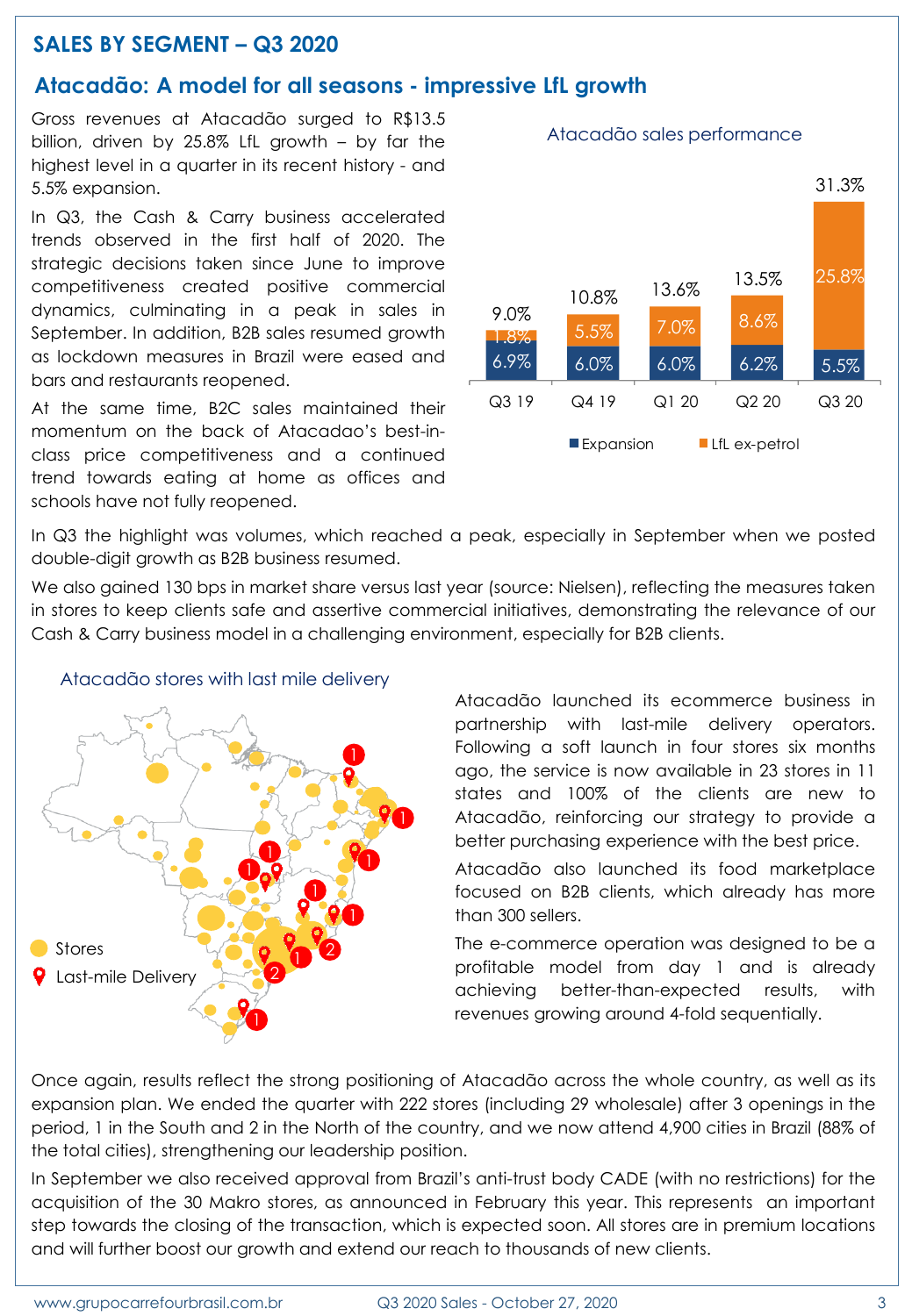## **Carrefour Retail: It's all about increasing share of wallet**

Carrefour Retail sales (ex-petrol) reached R\$5.2 billion in Q3, continuing the Q2 trend and recording another impressive 26.6% LfL increase (or R\$5.4 billion and 27.4% including the marketplace), driven by strong growth in both food (15.4%) and non-food (43.6%). The performance is particularly impressive considering that Q3 20 was marked by the reopening of general retailers' stores and growth came over a strong comparable base of 8.8% growth in Q3 19. This demonstrates our competitiveness and relevant presence both in online and offline channels, allowing us to maintain revenues at the same high level as in Q2 and achieve 38% growth over a 2-year period.



Once again, the initiatives that were implemented in our stores proved their relevance, as our Retail operations posted further market share gains with satisfactory NPS levels. We continued implementing the measures mentioned in Q2, especially the new promotional dynamics, which continue to show solid results, including higher client engagement and productivity gains.

The easing of some lockdown measures in Brazil and signs of a softening of the COVID-19 pandemic led to some normalization in customer behavior.

Overall, the level of engagement of customers keeps increasing and this is reflected in our customers' share of wallet, which grew 32% in September vs. the previous year.

|                                                 | Q3 20<br>(R\$MM) | LFL   | Q319<br>(R\$ MM) Growth | Total    | <b>9M 20</b><br>(R\$MM) | <b>LFL</b> | 9M 19<br>(R\$ MM) Growth | Total    |
|-------------------------------------------------|------------------|-------|-------------------------|----------|-------------------------|------------|--------------------------|----------|
| Multi-format <sup>(1)</sup>                     | 4.606            |       | 22.1% 3,780             | 21.8%    |                         |            | 13,496 19.5% 11,271      | 19.7%    |
| Food                                            | 2,808            | 14.2% | 2,465                   | 13.9%    | 8,396                   |            | 12.8% 7,426              | $13.1\%$ |
| Non-food <sup>(2)</sup>                         | 1.798            | 36.9% | 1,316                   | 36.7%    | 5,100                   |            | 32.5% 3,845              | 32.6%    |
| Carrefour (ex-petrol): Multiformat + E-<br>comm |                  |       | $5,213$ $26.6\%$ 4,126  | $26.4\%$ |                         |            | 15,088 22.1% 12,334      | 22.3%    |
| Food                                            | 2.873            |       | 15.4% 2,494             | 15.2%    | 8.590                   |            | 14.4% 7.494              | 14.6%    |
| Non-food <sup>(2)</sup>                         | 2.340            | 43.6% | 1,632                   | 43.4%    | 6.498                   | 34.0%      | 4,842                    | 34.2%    |
| Carrefour + GMV (ex petrol)                     | 5.380            |       | 27.4% 4,229             | 27.2%    |                         |            | 15,575 23.2% 12,617      | 23.4%    |

(1)Includes last-mile delivery. (2) Includes drugstores

## **Multi-format: The virtuous cycle of a successful omnichannel strategy**

Our multi-format operation registered another quarter of strong performance, achieving impressive 22.1% LfL growth in Q3 (21.8% total growth), which is a particularly strong performance considering that it comes on top of a strong comparable base, with 7.2% growth in Q3 19, and that the Carrefour anniversary in September this year was postponed. Food growth continued the trend observed in Q2, with recurring market share gains, reaching LfL growth of 14.2% (13.9% total growth). Average ticket increased 47.1% y/y while the number of tickets was still down by 16.5% y/y. Despite lower traffic yearon-year due to restrictions on movement, on a sequential basis traffic increased 3.7%, pointing to some normalization in customer behavior as lockdown measures ease.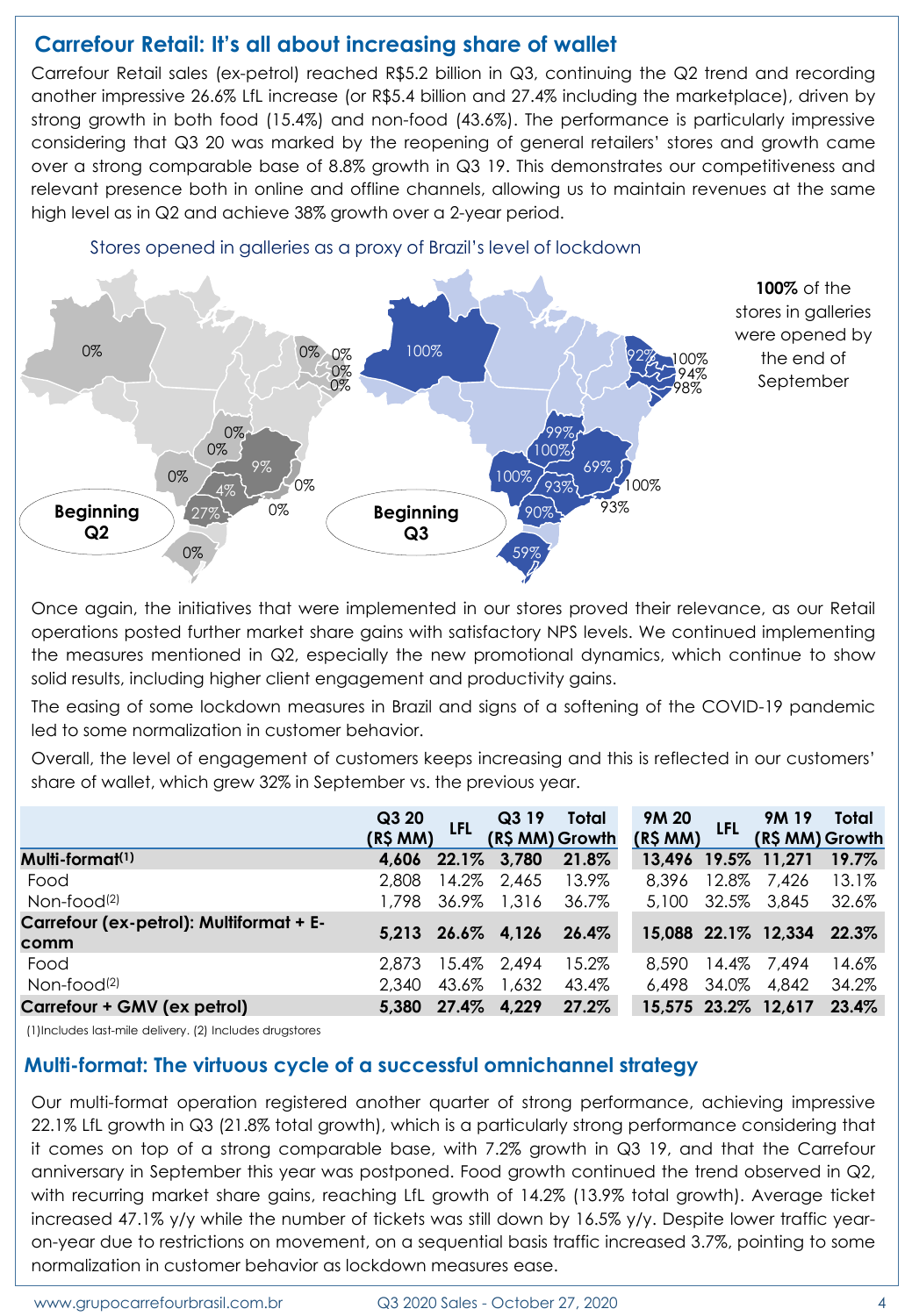Once again, favored by its one-stop-shop format, combined Carrefour growing twice total market

with high-quality execution in operations, the highlight of the quarter was hypermarkets, which grew by 25.3%, twice the market rate for the second consecutive quarter (+12.7% according to Nielsen), leading to market share gains of 190 bps y/y. We also registered an increase of 14% in the number of SKUs in the average basket of our hypermarket clients, +25% in supermarkets and +33% in proximity stores. This demonstrates the competitiveness of our multi-format operations and the power of the ecosystem strategy, resulting in a greater concentration of purchases within our channels.

In addition, more efficient promotional dynamics enabled our Retail operations to reduce related costs, offer even more competitive prices and ultimately achieve higher NPS levels and share of wallet, with emphasis on the most loyal customers.

We also had an impressive increase of +22% y/y in total private label volume, notably in FMCG, which grew 35% y/y. The number of baskets with private label FMCG products increased around 10 p.p. vs the historical average, to 30%. The good acceptance of private label products proves that they are designed to meet high quality standards, while offering a wellbalanced cost-benefit equation - especially in a more inflationary environment - which helps clients keep their spending within budget with the same convenience. Private label customers' share of wallet is 50% higher than the average.

Healthy food aisles were implemented in 89 hypermarkets, offering ~3,400 SKUs of organic and healthy products, and approximately 2,500 SKUs of private label products, which were a highlight this quarter, representing 14.7% of total net food sales in Q3, a record (170 bps higher y/y).

The outstanding performance of food clearly shows that customers are concentrating shopping with us, which naturally brings traffic to our non-food business (1 out of 2 customers who buy food also buy non-food items). Non-food benefited from the many initiatives launched both in stores and online, bringing strong growth of 36.7%, despite the reopening of other retailers and the strong comparable base (+17.5% in Q3 19). This demonstrates our competitiveness in this segment and the importance of a synergistic omnichannel operation. All categories performed well: Bazaar and Textile surpassed 30% LfL growth and Appliances posted LfL growth of 47.6%, with an increase of 20% in the number of clients shopping with us.





#### … helping clients to save money and eat better

Growth in Private label volume (%)



food business **+37% growth in non-food in Q3 20**



## **Digital initiatives: An important pillar to drive traffic and high-quality user experience**

E-commerce continued to be a popular channel even with the reopening of physical stores. In September our website again ranked 7th in number of visits (according to the E-commerce Brasil ranking), matching the level at the peak of the pandemic, demonstrating a new trend in customer purchasing habits.

In order to offer a better experience to our clients, on October 1st we launched our new platform, developed in 6 months with an agile methodology based on a new architecture concept, which is more user-friendly and totally customized to meet the needs of both food and non-food e-commerce. We have already seen some improved trends in the NPS ratio in comparison to the former website.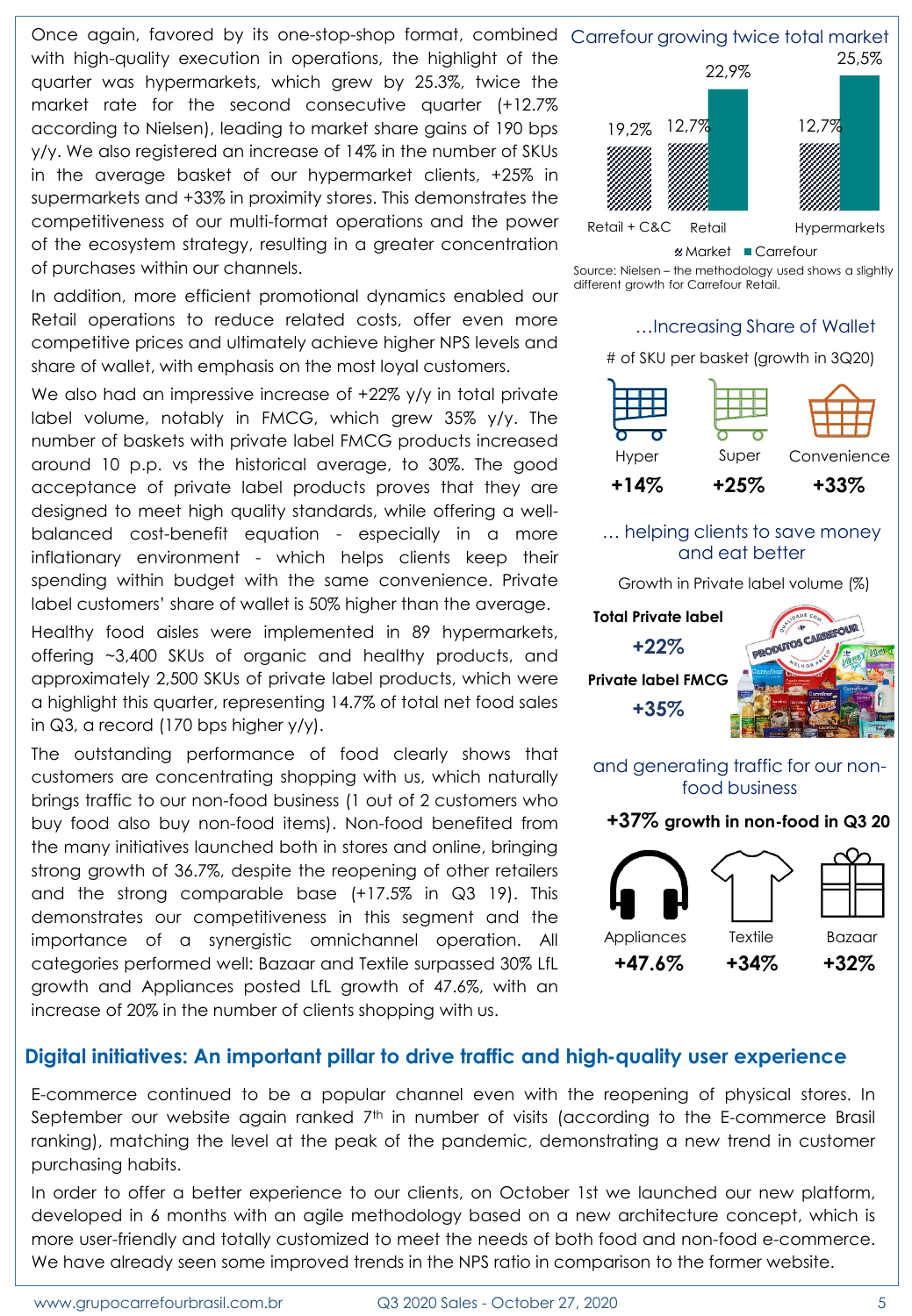Total GMV growth was 72.5% (or 86.1% including last-mile delivery), largely driven by strong food e-commerce sales (+202.4% including last-mile delivery), and the resilience of non-food sales, which continued to grow (+69.1%), even as physical stores reopened. Total GMV was virtually at the same level as Q2 20, the peak of the COVID-19 pandemic, and higher than the Black Friday period in 2019 (Q4). Marketplace sales grew +61.7% and represented 21.6% of total GMV in Q3 despite the challenges that the platform migration posed to the business.

We are constantly working to offer a high level of service to our customers and, in September, 98.2% of our food orders were delivered on time, with an average delivery time of 1.6 days. Our initiatives have also translated into new clients for both online and offline channels, since 70% of food ecommerce clients in September were new or inactive in our ecosystem.



■ Standard Delivery ■ Last Mile Delivery **9M 20**

|                                    | Q3 20   | Total  | Q3 19   | 9M 20   | <b>Total</b> | <b>9M19</b> |
|------------------------------------|---------|--------|---------|---------|--------------|-------------|
|                                    | (R\$MM) | Growth | (R\$MM) | (R\$MM) | Growth       | (R\$MM)     |
| Last mile delivery*                | 121     | 279.2% | 32      | 283     | 351.3%       | 63          |
| <b>IP Food</b>                     | 65      | 119.4% | 29      | 194     | 186.6%       | 68          |
| <b>GMV Food</b>                    | 186     | 202.4% | 61      | 477     | 266.0%       | 130         |
| 1P Non Food                        | 542     | 71.5%  | 316     | 1,398   | 40.3%        | 997         |
| <b>GMV 1P (incl. last mile)</b>    | 728     | 92.8%  | 378     | 1,876   | 66.4%        | 1,127       |
| 3P                                 | 167     | 61.7%  | 103     | 488     | 72.7%        | 282         |
| <b>GMV Non Food</b>                | 709     | 69.1%  | 419     | 1,886   | 47.4%        | 1,279       |
| <b>Total GMV</b>                   | 774     | 72.5%  | 449     | 2,080   | 54.4%        | 1,347       |
| <b>Total GMV (incl. last mile)</b> | 895     | 86.1%  | 481     | 2,363   | 67.7%        | 1,410       |

\* Last-mile delivery is already included in multi-format sales.

#### **Banco Carrefour: Billings recovery and long-term focus**

Banco Carrefour confirmed the recovery trend observed at the end of Q2 20, as total billings grew by 16.0% y/y in Q3 to R\$9.7 billion. The Carrefour credit card posted a 12.1% increase and Atacadão credit card accelerated, with 29.6% growth. Performance was driven by both on-us (+12.9%) and off-us (+18.8%) billings, which were partly offset by the contraction in other products, mainly personal loans, as expected in the current environment.

This pick-up in billings is clear evidence of the resilience of our consumer finance activities and of Banco Carrefour's impressive capacity, particularly in the current crisis, to initiate a new growth cycle, leveraging the assets of our unique ecosystem. However, this promising evolution for the coming quarters generated additional short-term pressure on provisions, as the IFRS9 model requires booking the expected potential loss as soon as the receivable appears, and thus before it starts generating revenue. We continue to see a better-than-expected trend in delinquency ratios, but they remain higher than last year.

Total credit portfolio stood at R\$12.3 billion, +19.8% y/y (IFRS9). Under Brazilian accounting standards, Banco Carrefour became the 5th largest bank in Brazil in total credit card portfolio.

| In R\$ million                        | Q3 20  | Q3 19  | ∆%       | 9M 20  | 9M 19  | Δ%       |
|---------------------------------------|--------|--------|----------|--------|--------|----------|
| <b>Billings Carrefour credit card</b> | 6.657  | 5.936  | $12.1\%$ | 18.117 | 16.771 | 8.0%     |
| Billings Atacadão credit card         | 3.044  | 2.349  | 29.6%    | 8.292  | 6.244  | 32.8%    |
| Other products*                       | 46     | 119    | -61.6%   | 219    | 360    | $-39.1%$ |
| <b>Total Billings</b>                 | 9.747  | 8.404  | 16.0%    | 26.628 | 23,375 | 13.9%    |
| <b>Total Credit portfolio</b>         | 12,325 | 10.287 | 19.8%    | 12,325 | 10.287 | 19.8%    |

\*Other products include personal loans and payment of bills using the card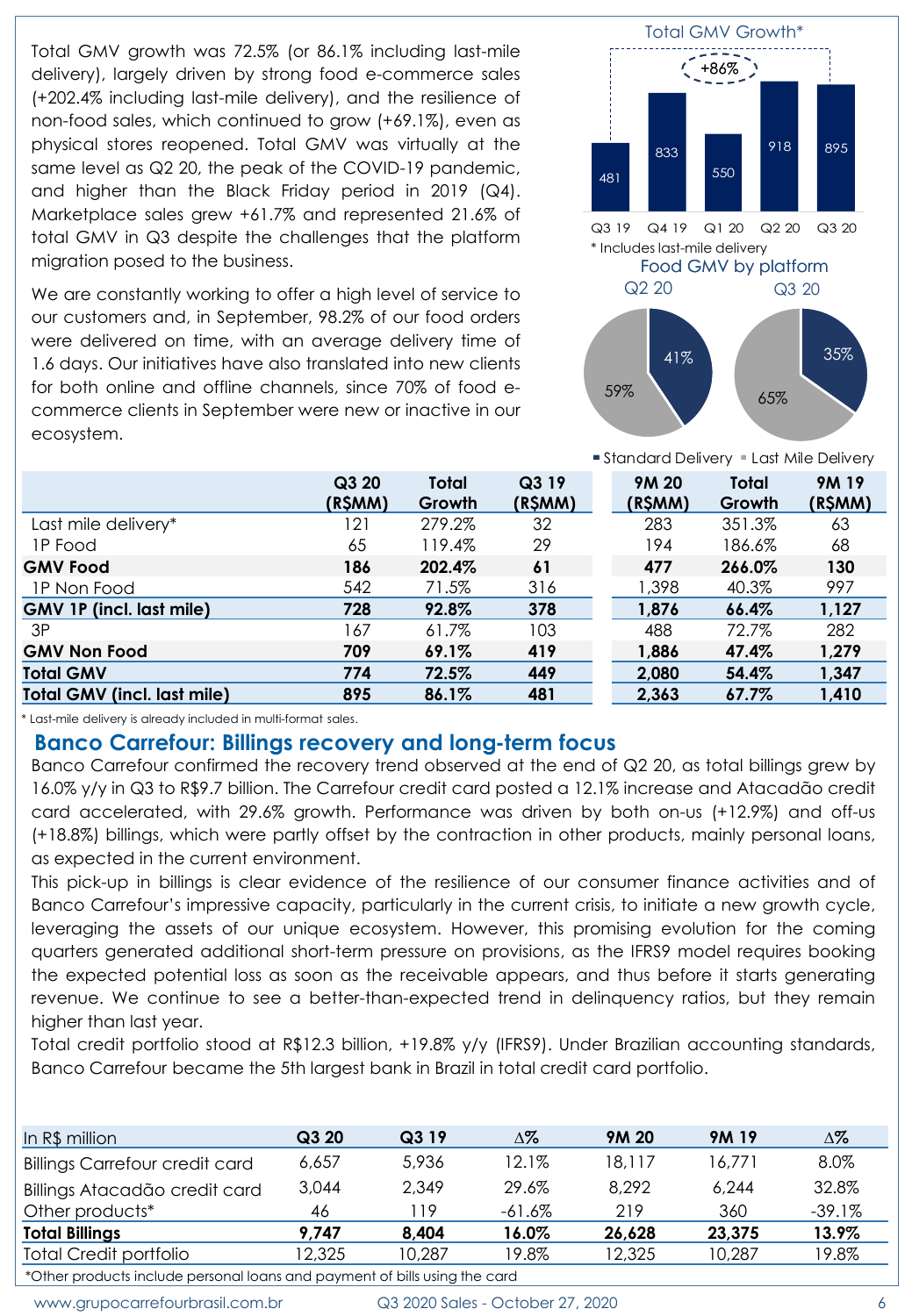# **STORE NETWORK – Q3 2020**

In Q3, we opened 5 new stores of which: 2 Cash & Carry (Cricíuma–SC and Macapá-AP), 1 Wholesale (Macapá-AP) and 2 Express (São Paulo-SP). We also closed one Market store and five Express. We now operate 699 stores for total sales area of 2,039,097 m2.

| $N^{\circ}$ of stores     | <b>Dec.19</b> | <b>Openings</b> | <b>Closures</b> | Sep.20 |
|---------------------------|---------------|-----------------|-----------------|--------|
| Cash & Carry              | 186           |                 |                 | 193    |
| Hypermarkets              | 00            |                 |                 | M      |
| Supermarkets              | 53            |                 |                 | 52     |
| <b>Convenience Stores</b> | 125           |                 |                 | -23    |
| Wholesale                 | 28            |                 |                 | 29     |
| Drugstores                | -24           |                 |                 |        |
| <b>Gas Stations</b>       | 76            |                 |                 |        |
| Group                     |               |                 |                 |        |

| Sales area                | Dec.19    | Sep.20    | $\Delta$ Change<br>Sep.20 vs Dec.19 |
|---------------------------|-----------|-----------|-------------------------------------|
| Cash & Carry              | 1,170,350 | 1,204,805 | $2.9\%$                             |
| <b>Hypermarkets</b>       | 704,876   | 704,876   | $0.0\%$                             |
| Supermarkets              | 69.056    | 67.342    | $-2.5\%$                            |
| <b>Convenience Stores</b> | 22,732    | 22,182    | $-2.4\%$                            |
| Drugstores                | 7.921     | 8.035     | $1.4\%$                             |
| Gas Stations              | 31,389    | 31,858    | $1.5\%$                             |
| Total sales area $(m2)$   | 2,006,324 | 2,039,097 | 1.6%                                |

# **Q3 2020 RESULTS INFORMATION**

**Results release:** November 10, after market. **Earnings call:** November 11, at 10:00 A.M. Brasilia time

## **INVESTOR RELATIONS INFORMATION**

**Sébastien Durchon** Vice-President of Finance (CFO) and Director of Investor Relations **Natália Lacava** Investor Relations Director **Ludimila Aielo Victor Bento** Investor Relations Specialist **Telephone:** +55 11 3779-8500 **e-mail:** ribrasil@carrefour.com **website address:** www.grupocarrefourbrasil.com.br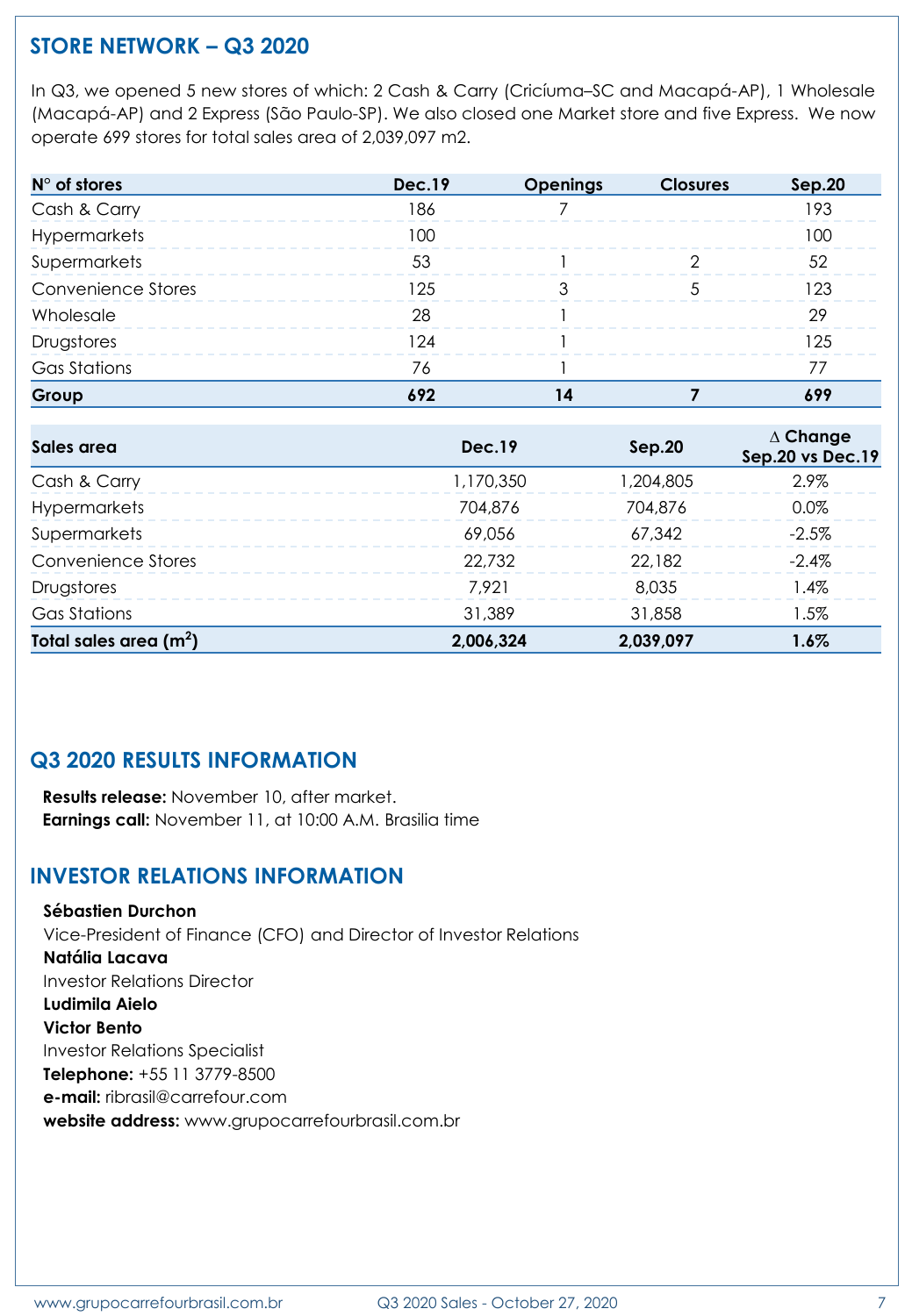# **GLOSSARY**

**Adjusted EBITDA:** EBITDA adjusted for the income statement line item "other income and expenses" (comprising losses on disposals of assets, restructuring costs, income & expenses related to litigations, and tax credits recovered related to prior periods).

**Adjusted EBITDA Margin:** Adjusted EBITDA divided by net sales for the relevant period, expressed as a percentage.

**Adjusted Net income:** Net Income, excluding Other Income and Expenses and the corresponding financial and income tax effect.

**Banco Carrefour Billings:** Represents the total amount related to an operation transacted by credit card.

**EBITDA:** Net income (for the year or for the period) adjusted for "financial result, net", "income tax and social contribution" and "depreciation and amortization". EBITDA, Adjusted EBITDA and Adjusted EBITDA margin are not measures of financial performance under Brazilian GAAP or IFRS, and should not be considered as alternatives to net income or as measures of operating performance, operating cash flows or liquidity. EBITDA, Adjusted EBITDA and Adjusted EBITDA margin have no standardized meaning, and our definitions may not be comparable with those used by other companies.

**Free Cash Flow:** net cash provided by our operating activities, less interest received from short-term investments, plus cash used in changes in judicial deposits and judicial freeze of deposits (and opposite), and unrealized interest income from marketable securities, less cash provided from the disposal of non-operational assets, less cash used in additions to property and equipment, less cash used in additions to intangible assets.

**FMCG:** Fast-moving consumer goods

**Global Functions:** Central costs in relation to our central functions and headquarters. These comprise the activities of (i) the cost of our holding divisions, (ii) certain expenses incurred in relation to certain support functions of our parent company which are allocated to the various segments proportionately to their sales, and (iii) cost allocations from our parent company, which are not specific to any segment.

**GMV:** Gross Merchandise Volume refers to all online sales (own sales + marketplace sales) as well freight revenues. It excludes marketplace commissions, but includes sales taxes.

**Gross Profit Margin:** Gross profit divided by net sales for the relevant period, expressed as percentage.

**Gross Sales:** Total revenues from our customers at the Group's stores, gas stations, drugstores and on our e-commerce platform.

**Like for Like:** LfL sales compare gross sales in the relevant period with those in the immediately preceding period, based on gross sales provided by comparable stores, which are defined as stores that have been open and operating for a period of at least twelve consecutive months and that were not subject to closure or renovation within such period. As petrol sales are very sensitive to market prices, they are excluded from the LfL computation. Other retail companies may calculate LfL sales differently from us, and therefore, our historical and future LfL sales performance may not be comparable with other similar metrics used by other companies.

**Net Income Margin:** Net income for the year divided by net sales for the relevant period, expressed as a percentage.

**Net Promoter Score (NPS):** management tool used to gauge customers' satisfaction. Depending on their satisfaction level, customers are classified as "Promotors", "Passives" or "Detractors"; NPS is calculated as the difference between Promotors and Detractors.

**Net Sales:** Gross sales adjusted for taxes levied on sales (in particular PIS/COFINS and ICMS).

**Other Revenue:** Comprises revenue from our Financial Solutions segment (including bank card fees and interest from consumer credit activities), shopping mall rents and commissions related to other services provided in the stores, fast cash and handling fees.